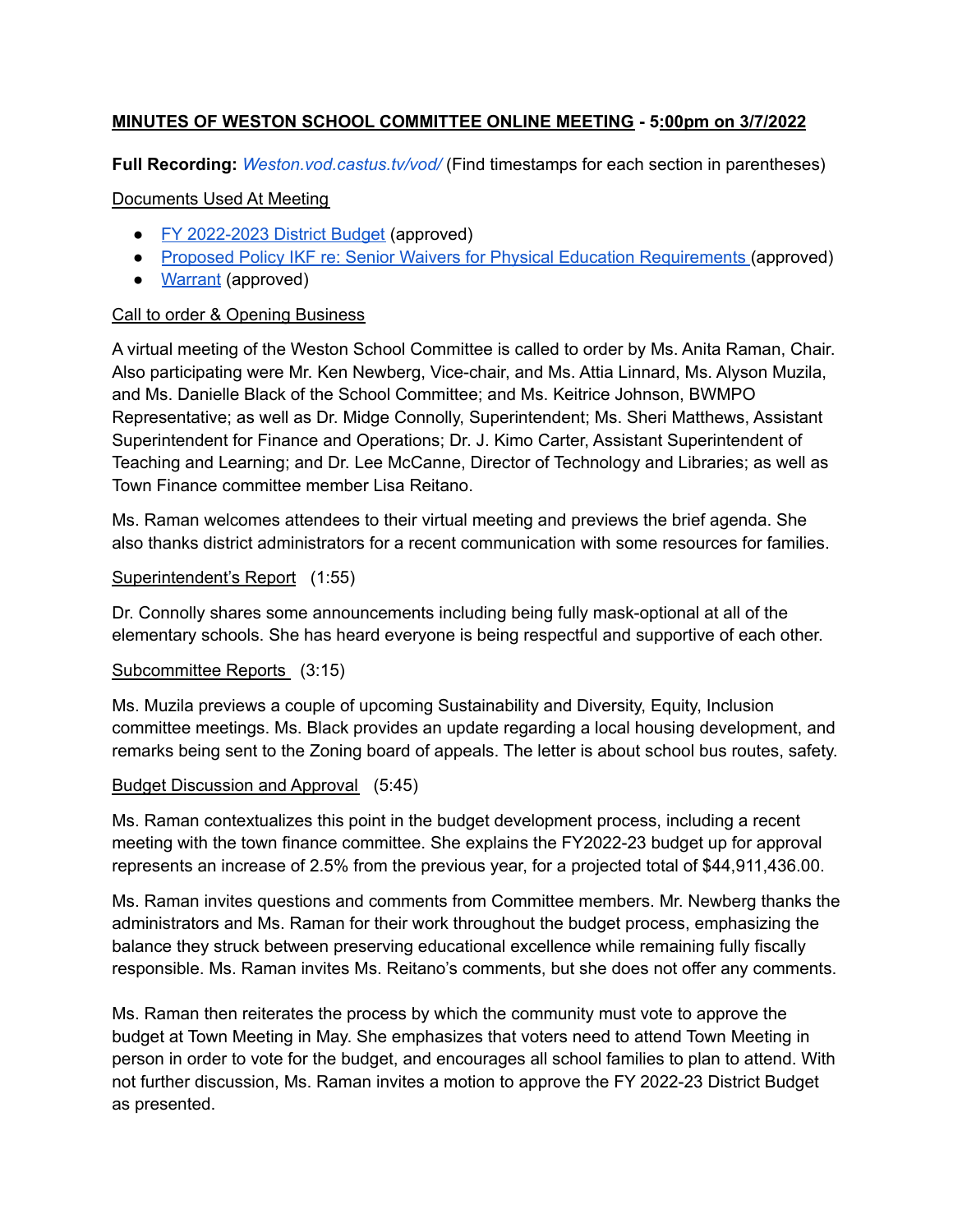MOTION: Ms. Black makes a motion to approve the FY 2022-23 District Budget, and Ms. Linnard seconds the motion. The committee members vote unanimously in favor of approving the budget with Ms. Black, Ms. Linnard, Ms. Muzila, Mr. Newberg, and Ms. Raman each voting "aye" in favor of it.

#### Proposed Policy IKF (8:55)

Ms. Raman introduces the proposed policy changes discussed at the last meeting, including the recent changes to the wording and formatting of the document. The policy (to be piloted for one year and revisited) would allow seniors who play a full season of high school sports to substitute that after-school athletic involvement for physical education classes, still fulfilling the physical education graduation requirement for senior year. Ms. Muzila expresses support for the policy, suggesting potential revisions to consider after one year.

MOTION: Ms. Linnard makes a motion to adopt the policy. Mr. Newberg seconds and the committee members vote unanimously in favor of adopting the New policy with Mr. Newberg, Ms. Linnard, Ms. Black, Ms. Muzila, and Ms. Raman each voting "Aye" in favor of approval.

# Discussion of Meeting Format (12:15)

Ms. Raman invites discussion of future school committee meeting format, suggesting that the committee might return to meeting in person, rather than being fully remote via Zoom webinar. Ms. Raman suggests the following school committee meeting should be held in person, and should remain in person going forward. Dr. Connolly discusses rationale for returning in person, and Dr. McCanne confirms that the in person committee meetings may be live streamed as well. The committee reaches consensus that the next meeting will be in person, and live streamed.

# Public Comment (13:45)

Ms. Raman invites community members to "raise their hands" and make a public comment. After a minute of no members of the public coming forward to comment, the committee turns to other business.

# Warrant Approval

Ms. Raman invites a motion to approve a warrant totaling \$467,530.74.

MOTION: Mr. Newberg makes a motion to approve and Ms. Muzila seconds. The motion passes unanimously with Ms. Black, Mr. Newberg, Ms. Linnard, Ms. Muzila, and Ms. Raman voting 'aye' in favor of approving the warrant.

#### Adjournment

MOTION: Ms. Muzila makes a motion to adjourn and Ms. Black seconds. The motion passes unanimously with Ms. Black, Mr. Newberg, Ms. Linnard, Ms. Muzila, and Ms. Raman voting 'aye' in favor of adjournment.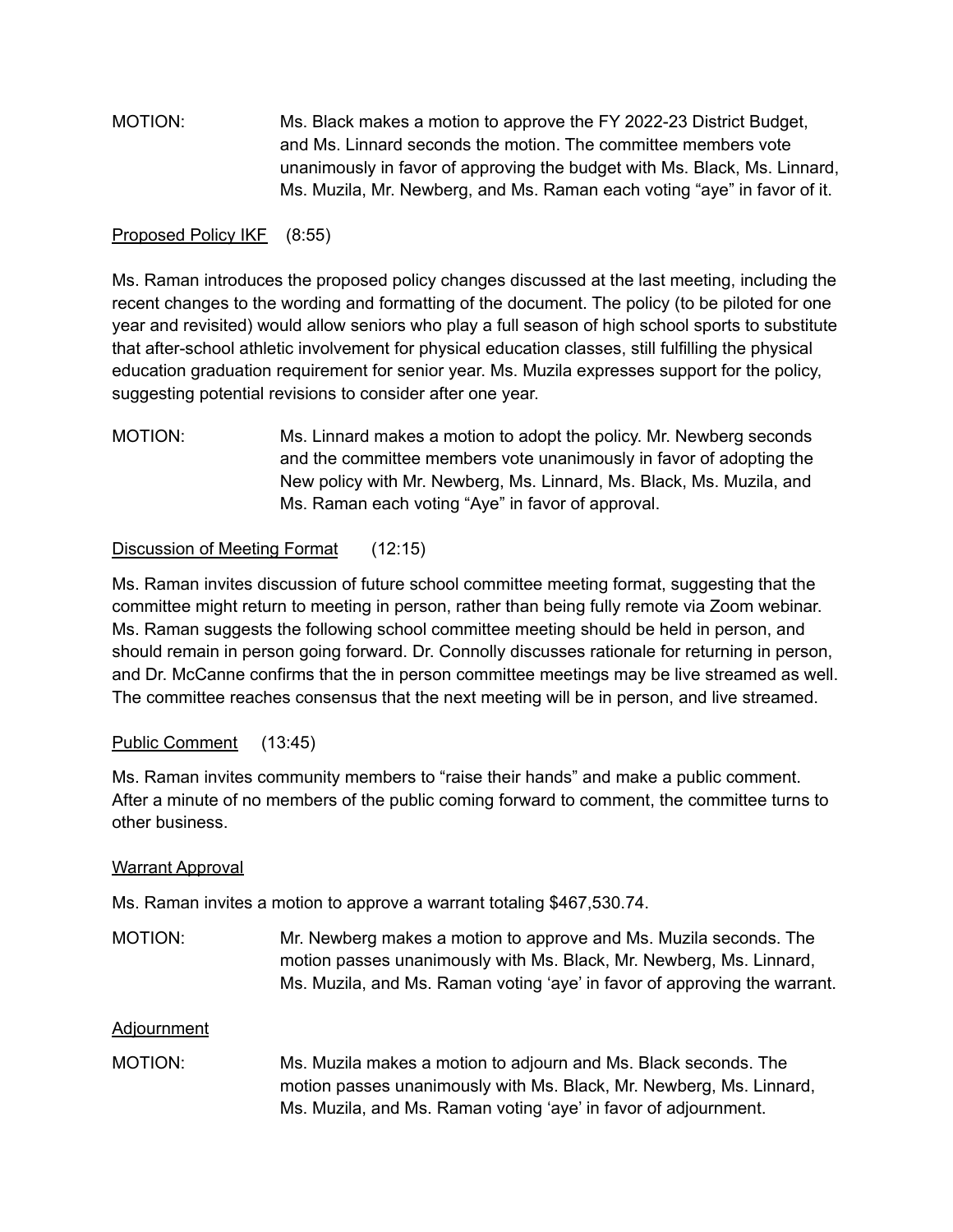

**Midge Connolly <connollym@weston.org>**

#### **FY23 Recommended Budget for tonight**

1 message

**Sheri Matthews** <matthewss@weston.org> Mon, Feb 28, 2022 at 6:15 AM To: Anita Raman <ramana@weston.org>, "Connolly, Midge" <ConnollyM@weston.org>, Kenneth Newberg <newbergk@weston.org>, Alyson Muzila <muzilaa@weston.org>, Danielle Black <blackd@weston.org>, Attia Linnard <linnarda@weston.org>

#### Good Morning,

Below is the 'Recommended Budget' for tonight's meeting. We got it down to 2.5%. This is the number that will be voted on next Monday, the 7th.

| <b>FY'23 School Committee</b><br><b>Recommended Budget</b> | FY'21<br><b>Expended</b> | FY'22 Original<br><b>Budget</b> | FY'22<br>Approved<br><b>Budget</b> | <b>FY'23</b><br>Recommended | FY'23<br>Financial<br>Change | Percentage<br>Change |
|------------------------------------------------------------|--------------------------|---------------------------------|------------------------------------|-----------------------------|------------------------------|----------------------|
| 01 - Districtwide                                          | \$5,095,823.04           | \$5,113,484                     | \$5,113,484                        | \$6,085,821                 | \$972,337                    | 19.02%               |
| 11 - Country School                                        | \$4,240,043.52           | \$4,251,878                     | \$4,251,878                        | \$4,427,689                 | \$152,037                    | 4.13%                |
| 12 - Woodland School                                       | \$3,986,642.81           | \$4,136,379                     | \$4,136,379                        | \$4,129,985                 | \$(6,394)                    | $-0.15%$             |
| 14 - Field School                                          | \$4,319,942.79           | \$4,416,220                     | \$4,416,220                        | \$4,375,501                 | \$ (40,719)                  | $-0.92%$             |
| 21 - Middle School                                         | \$8,297,914.66           | \$8,520,256                     | \$8,520,256                        | \$8,540,450                 | \$20,194                     | 0.24%                |
| 31 - High School                                           | \$11,711,861.58          | \$12,042,314                    | \$12,042,314                       | \$12,017,108                | \$ (25,206)                  | $-0.21%$             |
| 42 - Buildings & Grounds                                   | \$666,765.64             | \$602,126                       | \$602,126                          | \$636,126                   | \$34,000                     | 5.65%                |
| 70 - Special Ed - Out of District                          | \$2,012,549.37           | \$2,827,537                     | \$2,827,537                        | \$2,963,683                 | \$136,146                    | 4.82%                |
| 71 - Special Ed PreSchool                                  | \$307,287.51             | \$232,441                       | \$232,441                          | \$219,702                   | \$(12,739)                   | $-5.48%$             |
| 73 - Woodland PreSchool                                    | \$256,207.94             | \$230,433                       | \$230,433                          | \$219,039                   | \$(11,394)                   | $-4.94%$             |
| 81 - Transportation                                        | \$1,354,054.25           | \$1,444,849                     | \$1,444,849                        | \$1,296,332                 | \$(148,517)                  | $-10.28%$            |
| 91 - Food Services                                         | \$388,985.02             | $\mathsf{\$}$ -                 | $\mathsf{\$}$ -                    | $\mathsf{\$}$ -             | $\mathsf{\$}$ -              | $0.00\%$             |
| <b>BUDGET BALANCES</b>                                     | \$42,638,078.13          | \$43,817,917                    | \$43,817,917                       | \$44,911,436                | \$1,069,745                  | 2.50%                |

Sheri

*Sheri L. Matthews Assistant Superintendent for Finance and Operations Weston Public Schools 89 Wellesley Street Weston, MA 02493 (781) 786-5230 Office (508) 330-4729 Cell matthewss@weston.org*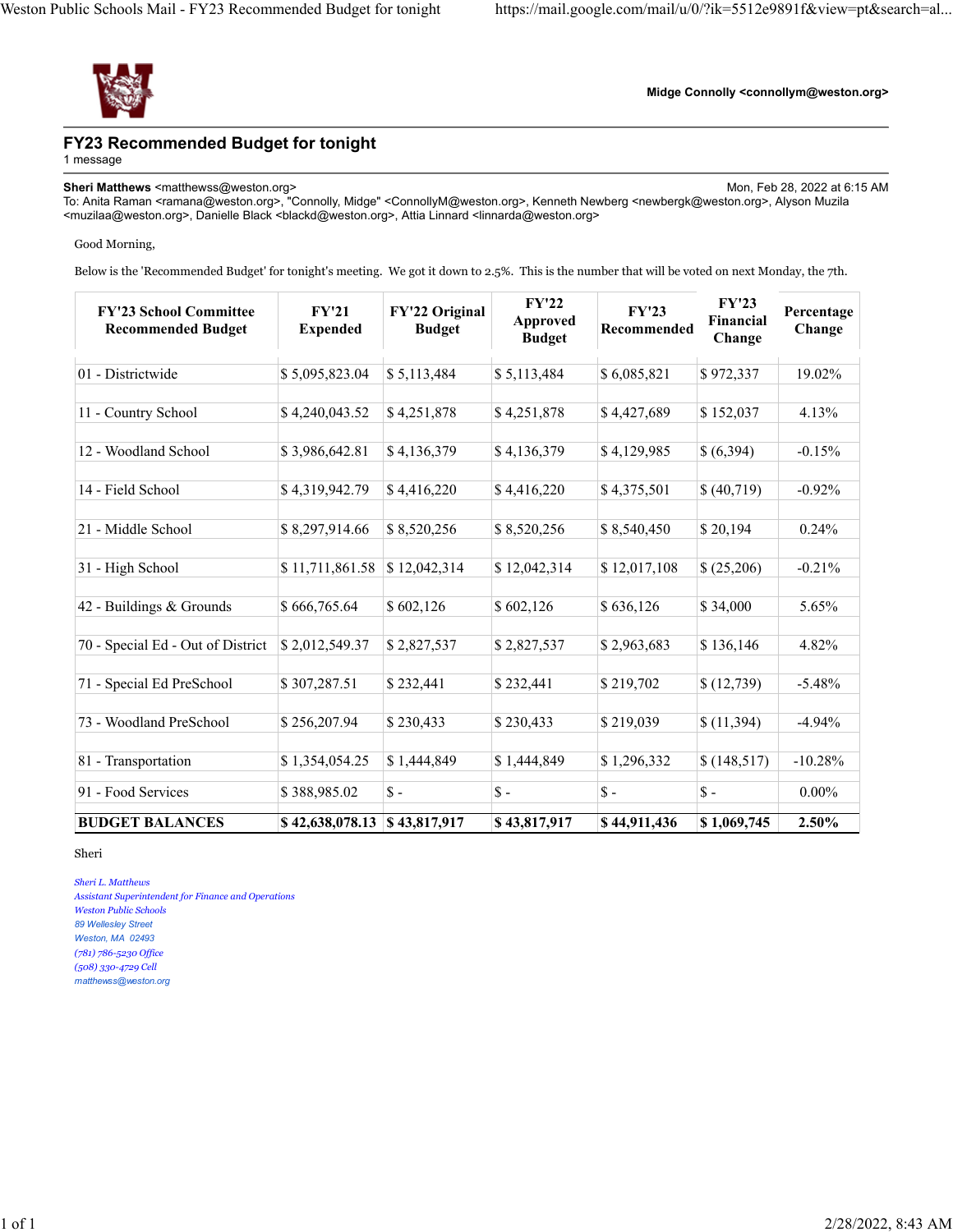# Weston Public School Policy re: High School Graduation and Physical Education Requirements

1. Weston High School (HS) Graduation requirements shall be determined by HS and District leaders with final approval by the Superintendent and School Committee. Requirements shall be posted in the HS Program of Studies, with any changes to be approved by the School Committee.

# Additionally,

- 2. Seniors (students expected to graduate at the end of the current school year) involved in an interscholastic sport during their senior year may request that their participation in interscholastic sports substitute to satisfy their physical education course requirement for the year, in lieu of taking a physical education class that year. (Hereinafter "sports substitution")
	- a. Requests must be signed by the student and their parent or guardian before submission to the Athletic Director.
	- b. The Athletic Director shall verify that each student's participation satisfies requirements before signing the request form. The form shall then be sent to the student's guidance counselor after approval for the student's guidance records.
	- c. Any student receiving approval, and ultimately satisfying requirements, for "sports substitution" will be deemed to have satisfied physical education credit requirements for their senior year.
	- d. Typically students must be registered for an interscholastic sport their senior year to qualify for "sports substitution." If course registration decisions need to be made prior to sports registration window opening (i.e. Spring Athlete picking Fall classes, etc.), participation as a Junior in WHS interscholastic sports will pre-qualify students to select courses by assuming "sports substitution" approval.
	- e. Students who do not complete a full interscholastic sports season their Junior year may still qualify for "sports substitution" if they participate in Fall Sports as a senior.
	- f. Students should submit the **"Sports Substitution Application Form"** (to be posted to the school website) to their guidance counselor by the second week of the semester in question.
	- g. The student must be at required activities throughout the season unless an excused absence is provided. If a student fails to participate fully in the sports season or withdraws from the team, they will be required to enroll in the required class immediately.

# **APPROVED: 3/7/2022**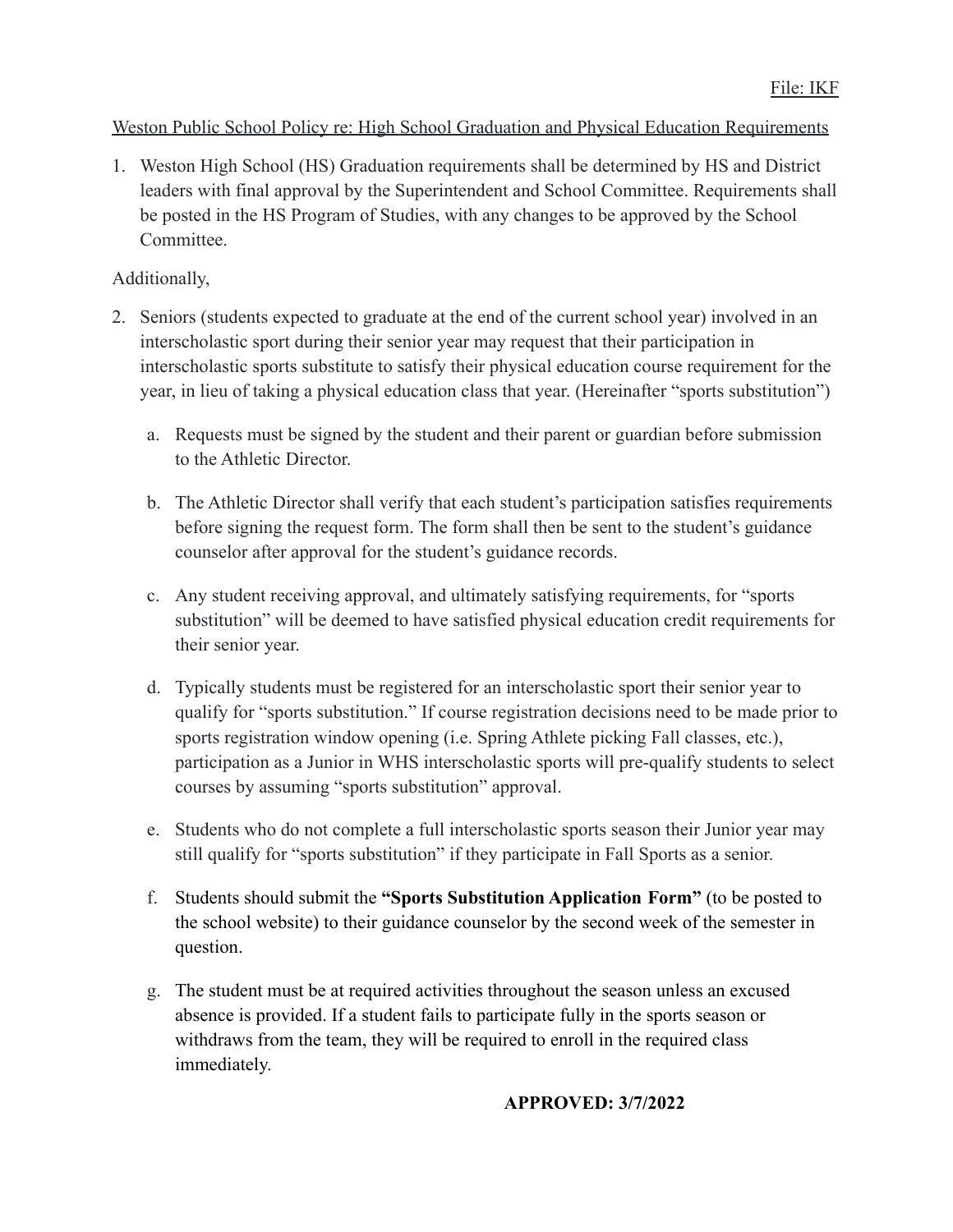#### **SCHOOL COMMITTEE WESTON PUBLIC SCHOOLS**

#### **Certificate of the Secretary**

I, the undersigned Secretary of the School Committee of the Town of Weston, Massachusetts (the "Committee"), hereby certify that the following is a true copy of excerpts from the minutes of a (regular) (special) meeting of the Committee duly called and held on March 7th at 5:00 p.m., this meeting will be held remotely, in Weston, MA, pursuant to due and proper notice of time, place and purpose of said meeting (the "Meeting") given to each member of the Committee. The meeting was attended by Ms. Alyson Muzila, Ms. Attia Linnard, , Ms. Anita Raman, Mr. Kenneth Newberg, Ms. Danielle Black(), of the five (5) members of the Committee, constituting a quorum, which members were present and voting throughout; and the following vote was duly adopted by vote of  $\qquad \qquad$  ( $\qquad$ ) yeas and  $($ ) nays (the "Vote").

The Meeting considered the approval of the warrants for the payment of the normal operating expenses of the Weston Public Schools. The Assistant Superintendent for Finance and Operations. Sheri Matthews, reported that that she had reviewed each of the items for payment set forth in more detail in Appendix A to this vote, that the total amount of all such warrants for payment is  $$467,530.74$  and that she had approved payment for each of such warrants. After full discussion, and upon motion duly made and seconded, it was

"VOTED: That the warrants for payment attached to this vote as  $\Delta p$  endix  $\Delta$ , totaling \$467,530.74 approved for payment by the Assistant Superintendent for Finance and Operations of the Weston Public Schools, be and hereby are approved, within the meaning of Chapter 41, Section 56 of the General Laws."

I further certify that the aforesaid vote has not been in any respect amended or rescinded and each remains in full force and effect.

WITNESS my hand as of this 7th day of March 2022.

Secretary